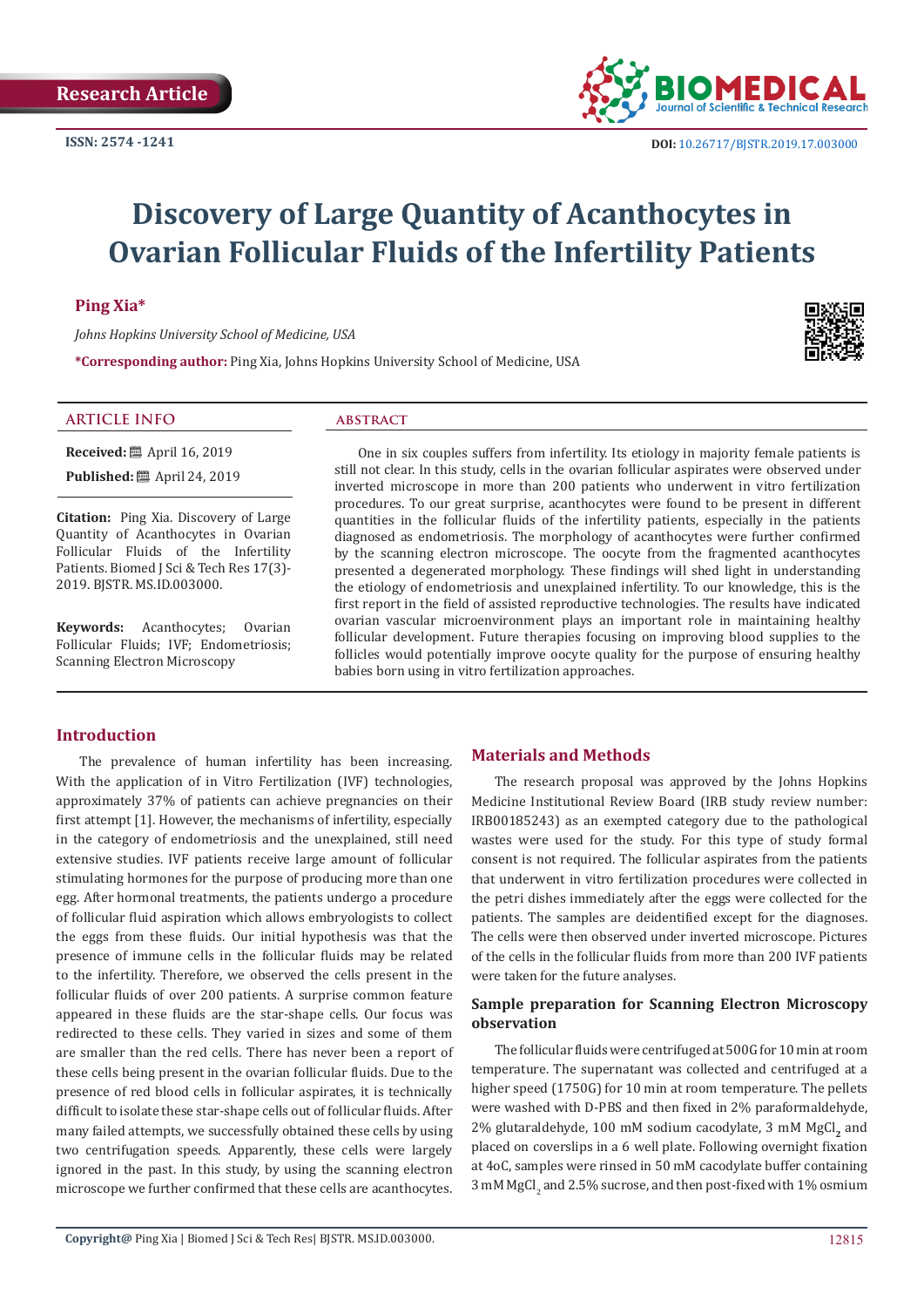tetroxide in cacodylate buffer for 1 hour on ice in the dark. Samples were then rinsed in dH $_{\rm 2}$ O and dehydrated through a graded series of ethanol, and transferred to ethanol: HMDS (Hexamethyldisiloxazne Polysciences), 1:1 solution, followed by pure HMDS. Samples were then dried in a desiccator overnight. The coverslips were attached to aluminum stubs via carbon sticky tabs (Pella) and coated with 40 nm of AuPd using a Denton Vacuum Desk III sputter coater. Stubs were viewed on a LEO1530 FE Scanning Electron Microscope.

# **Results**

The appearance of the star-shaped cells in the follicular fluids is shown in Figure 1. These cells were isolated and prepared for



**Figure 1:** Star-shape cells (arrow) in follicular fluids of patients underwent treatment of controlled ovarian stimulation for the *In vitro* fertilization procedure.

the scanning electron microscopy observation. In the Figure 2, it showed fine structures of these star-shaped cells which possess same morphology as described by Lessin et al. [2]. They were called acanthocytes. The patients with endometriosis showed consistent high proportion of acanthocytes from 95% to 100% in the follicles containing chocolate color fluid (moderate endometriosis, Figure 3a), with great amount of fragmented acanthocytes seen in darker chocolate fluid (severe endometriosis, Figure 3b). The oocyte (Figure 3a) from the fluid with the moderate endometriosis showed grainy cytoplasm whereas the oocyte from the fluid with severe endometriosis presented a significant degenerated morphology (Figure 3b).



**Figure 2:** Scanning Electronic Microscopy image of acanthocyte as shown in Figure 1.



**Figure 3:** Acanthocytes and oocytes from follicular fluids with moderate endometriosis and severe endometriosis. a) Acanthocytes (arrow) from follicular fluid with moderate endometriosis, with the oocyte (insert) from the same follicular fluid.

b) Acanthocytes and fragmented acanthocytes (arrow) from the follicular fluid with severe endometriosis, with the oocyte (insert) from the same follicular fluid.

### **Discussion**

Acanthocytes, also called "Spur cell", have thorn-like projections, irregularly distributed over the surface of red cells. Acanthocytes are found in the blood of patients in variable proportions of between 5 and 50% of red cell populations (Warner, 2009). These acanthocytes

are associate with many diseases such as abetalipoproteinemia, alcoholic liver disease, postsplenectomy state and malabsorptive states [2]. We, for the first time, demonstrated that acanthocytes are associated with infertile patients who are undergoing in vitro fertilization procedures, especially in the patients diagnosed with endometriosis.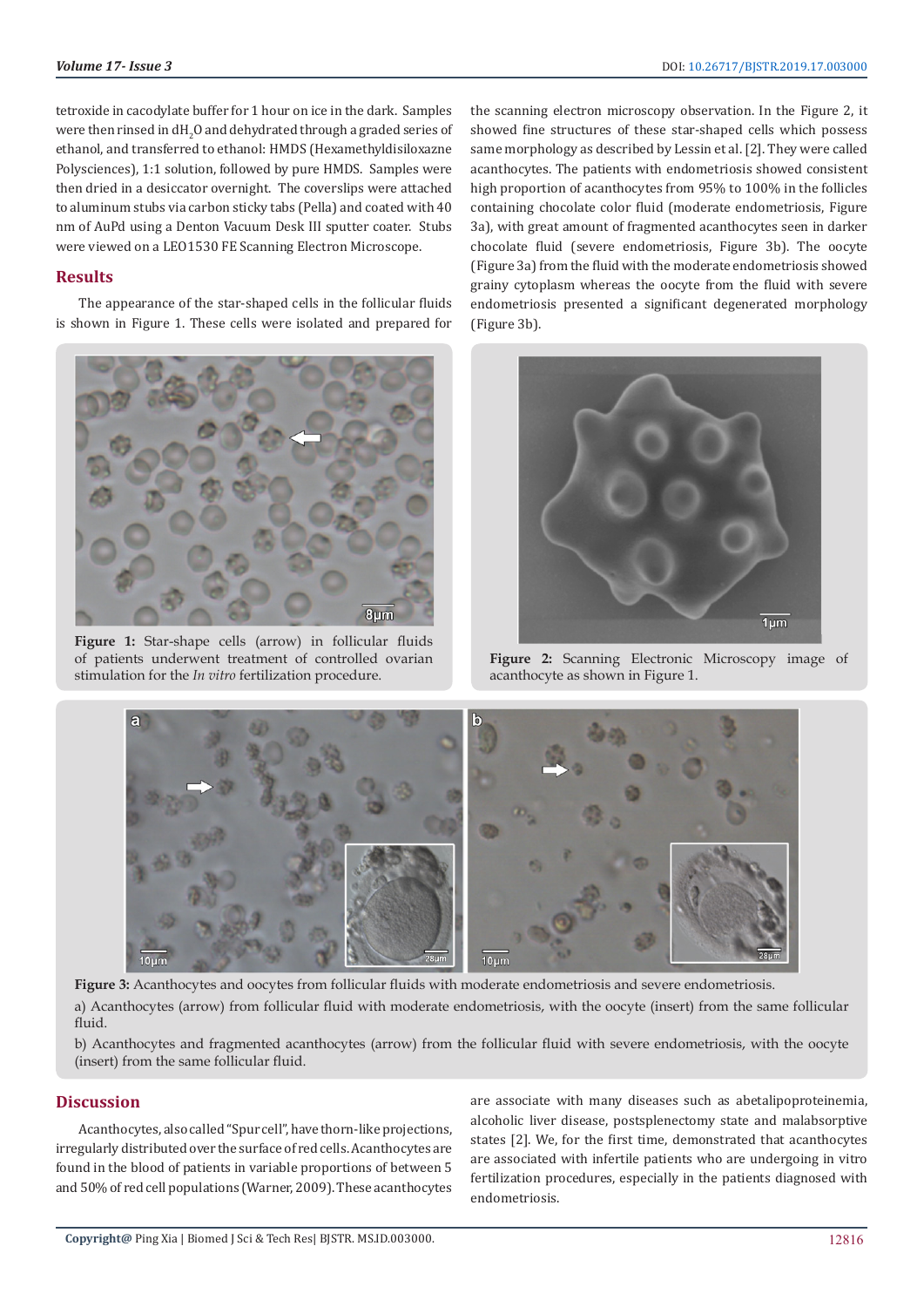Endometriosis is defined as chronic disorder with presence of endometrial-type mucosa outside the uterine cavity [3]. The estimated prevalence of endometriosis ranges from 2% to 15% of all reproductive aged women [4]. The precise etiopathogenesis of endometriosis is still unknown. Extensive studies suggest that genetic, hormonal, immunological and inflammatory processes are involved in the development of this condition [5]. The immune cells, such as mast cells [6] and macrophage [7], are indeed increased at endometriotic site. The serum hematological parameters were analyzed in patients with endometriosis [8] but acanthocytes were not mentioned in that study. In addition, endometriosis is associated with an increase in systemic oxidative stress, affecting the antioxidative defenses of circulating erythrocytes [7].

The mechanisms of the presence of acanthocytes in the aspirated follicular fluids will need further studies. With the blood vessels distributed around ovarian follicles, it is easily understood that the blood cells would be present in the follicular fluids when being punctured during the aspiration procedure. However, the varied amount of acanthocytes among the infertile patients (ranging from 5% to 100%) could be associated with underlying causes of infertility which have not been realized or diagnosed. Levin et al. [9] reported erythrocyte aggregation in peripheral venous blood was largely present in the patients with ovarian hyperstimulation syndrome indicating a capillary leakage. The question that needs to be asked is, did these patients become infertile due to the primary abnormal vascular structures? Or did the vascular structures become damaged by the exogenous hormonal treatments? Clearly, the vascular damage could be the true etiology that causes abnormal microenvironment resulting in dysfunctional follicular development. The competence of oocytes inside these follicles is jeopardized. Our results support this notion that oocyte from follicular fluids with moderate endometriosis showed better morphology whereas the oocyte from severe endometriosis became degenerated. The acanthocytes in the follicular fluids with severe endometriosis were fragmented. These results indicated that the treatments for some infertile patients should focus on improving the vascular circulation and ovarian microenvironment for the purpose of improving the oocyte quality. In a recent study, Gallagher et al. [10] suggested that forms of acanthocytosis are associated with either acquired or inherited abnormalities of membrane lipids of red cells.

Deformability of red cells could cause formation of acanthocytes. Clinically, erythrocyte deformability index (DI) is used as an indicator of red blood cells. The DI of erythrocytes changes according to the follicular and ovulatory periods at mid- and late luteal phases [11], and DI is also related to the role of Gonadotropin-Releasing Hormone (GnRH) in inhibiting the synthesis of nitric oxide (NO) [12]. NO acts as a determinant of erythrocyte mechanical behavior and deformability whereas GnRH interacts with the GnRH receptor to releasing the pituitary hormones – follicular stimulating hormone and Luteinizing Hormone (LH).

Currently, it has been widely accepted to use GnRH antagonist protocol at the middle of the controlled ovarian stimulation to inhibit a premature rise in LH [13] for the purpose of preventing eggs being ovulated prior to the egg collection. Indeed, the studies have shown the GnRH antagonist protocol is associated with increased oxidative stress which was confirmed by the levels of malondialdehyde, NO, protein carbonyl, hydroxyl proline, sodium oxide dismutase, reduced glutathione, glutathione peroxidase, adenosine deaminase and xanthine oxidase [14]. NO is one of several intraovarian mediators that have been shown to influence ovarian functions, including follicular development, atresia, ovulation, steroidogenesis, oocyte quality, apoptosis, and luteal function [15]. In addition, NO may positively regulate the expression of angiogenic factors, including Vascular Endothelial Growth Factor (VEGF) and the angiogenesis in the ovaries and other tissues [16].

Reduced follicular vascularity is one of the earliest signs of atresia marked by a smaller vascular network and increased apoptosis in thecal capillaries [17]. Further studies should be conducted as regarding whether the administration of the GnRH antagonist affects the ovarian vascular structures and erythrocytes via nitric oxide pathways or other mechanisms. In addition, the alternative medicine may also benefit ovarian vascular circulation. Recent study showed that oral supplement of Ginger (Zingiber officinale) powder had significant effects on rats in increasing number of antral follicles and expression of VEGF [18]. VEGF expression in human ovaries suggests a role for this growth factor in both cyclic angiogenesis and regulation of vascular permeability, both of which are critical for ovarian folliculogenesis and normal reproductive function [19].

Several other hypotheses of acanthocytes being existed in the follicular fluids would include 1). Primary abnormal microvasculature distribution around follicles; 2). Genetic etiology; 3). Hormonal stimulation used for IVF; 4). Medicines used; 5). Abnormal lipid metabolism that could affect red cell functions; 6) Abnormal angiogenesis. Definitely, existence of acanthocytes can be used as an indicator for the infertility diagnoses, which would help decide clinical treatment plans. Improving circulation of blood supplies to the ovarian follicles would no doubt improve the oocyte quality that eventually increases the pregnancy success rates for the infertility patients. In conclusion, this is the first report that documented the presence of acanthocytes in the follicular fluids of infertile patients, especially the patients diagnosed with endometriosis. The morphology of acanthocytes were further confirmed by the scanning electron microscopy. Discovery of these cells has clinical significance in studying the mechanisms of endometriosis and etiology of unexplained infertility. In addition, the degree of acanthocytes is closely related to the oocyte morphology with significant degenerated oocyte structure in the follicular fluids containing fragmented acanthocytes. These findings provide practical values in decision-making process for taking into consideration of healthy vascular ovarian microenvironment besides the hormonal treatments for the IVF patients. Healthy follicular development is the foundation for obtaining healthy eggs with competence to develop to term [20,21].

# **Acknowledgement and Funding Information**

The author would like to thank Professor Thomas S. Kickler, MD, and Professor Le-Ming Shih, MD, PhD, for their valuable